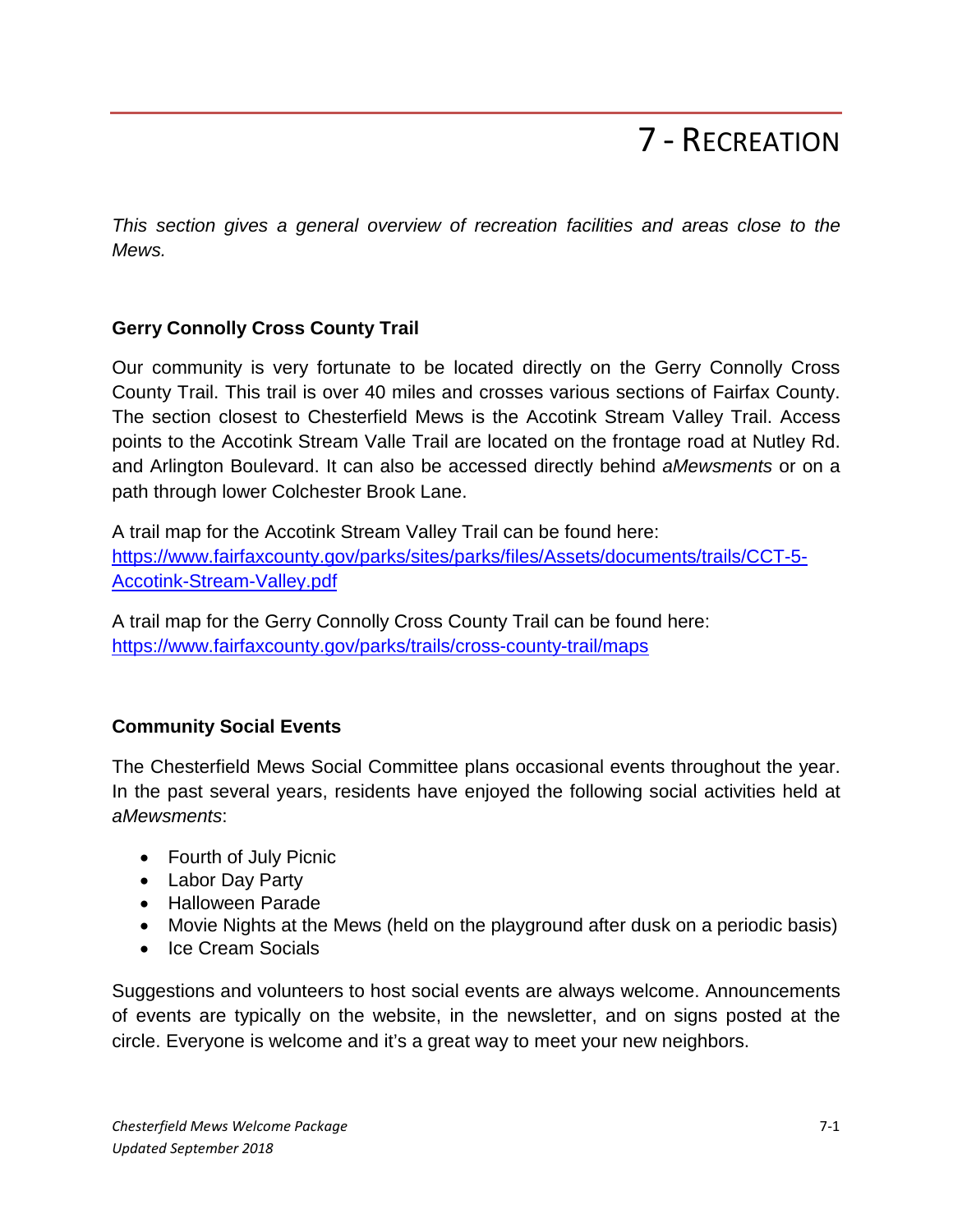#### *Parks*

#### **Eakin Park**

*3401 Prosperity Ave, Fairfax, VA 22031*

A small playground, picnic tables

**Eakin Park** (Mantua Section)

*8928 Glenbrook Rd, Fairfax, VA 22031*

Playground, ball fields, tennis, picnic shelter

## **Van Dyck Park**

*3720 Old Lee Hwy, Fairfax, VA 22030*

A shaded walking trail, plus basketball, volleyball & tennis courts, fill this 20-acre park. Lighted basketball court, exercise trail, multipurpose play areas, picnic shelters, playground equipment, lighted tennis courts, sand volleyball court, and the area's first skate park

# **Blake Lane Dog Park**



*10033 Blake Lane, Oakton, VA 22124*

## **Nottoway Park**

*9601 Courthouse Road, Vienna, VA 22181*

Tennis, basketball, softball, volleyball, garden plots, picnic areas, fitness trail, nature path, summer concert series.

## **Lake Accotink**

*7500 Accotink Park Road, Springfield* 

A little farther than the others, but worth it. Boat rental, carousel, miniature golf, hiking/biking, snack bar

## **Thaiss Memorial Park**

*3401 Pickett Road, Fairfax, VA 22031*

Night-lighted Little League diamonds, a picnic shelter, some playground equipment

## **Ratcliffe Park**

*10300 Sager Avenue, Fairfax, VA 22030*

A very large playground and open field close to downtown Fairfax City with modern equipment, updated in 2018.